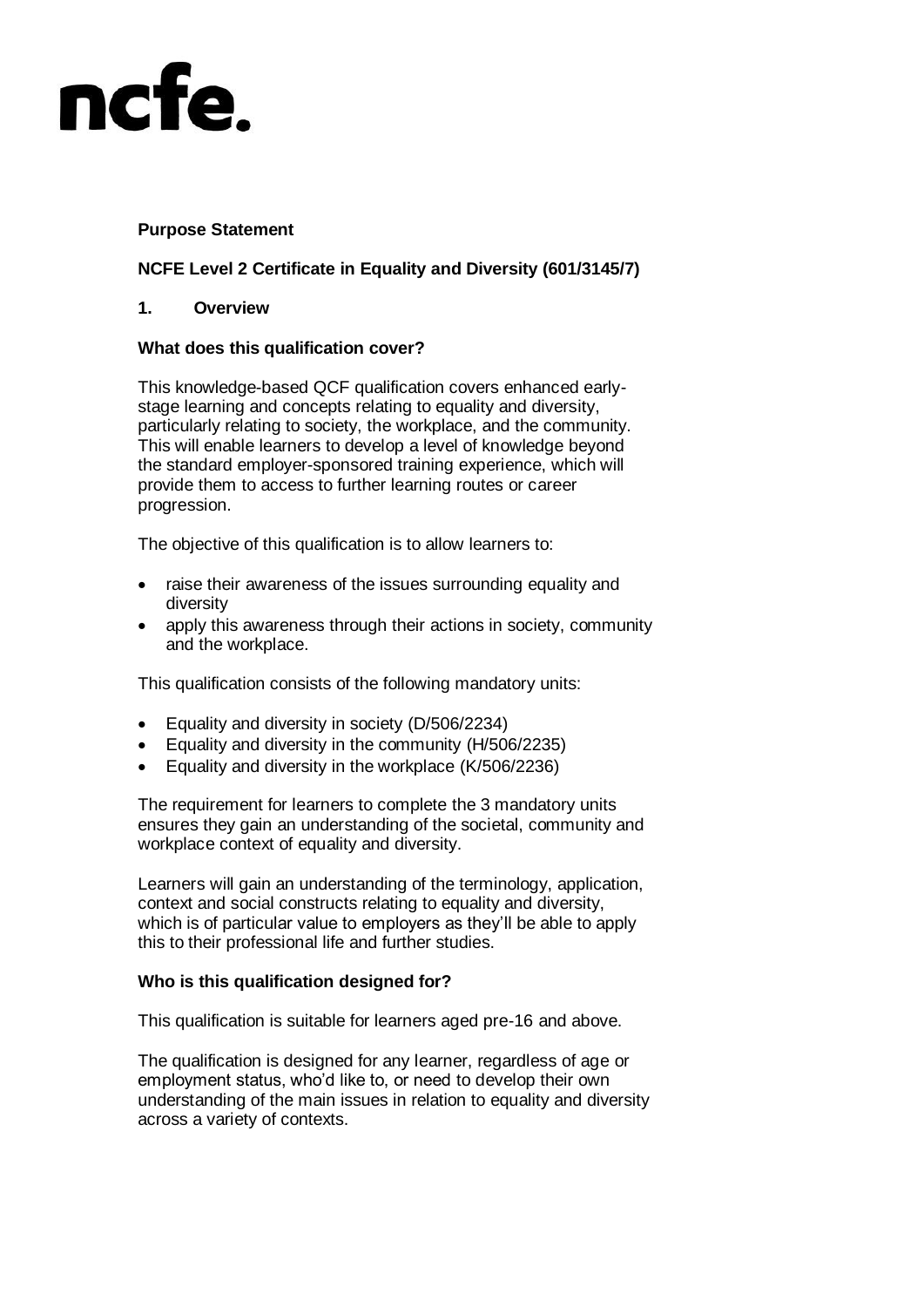

The Equality Act (2010) enforces the need for prospective employees in a range of sectors to be aware of the implications of legislation and associated policies. Employers strongly value relevant experience and proof of commitment to this area.

Such knowledge will enhance their working practices and career development. This qualifications structure ensures that learners will develop a broad knowledge of equality and diversity, which is relevant to both life in general and current or future employment.

There are no specific recommended prior learning requirements for this qualification. However, learners may progress onto this qualification from others such as:

- Level 1 Award in Equality and Diversity
- Level 1 Award in Valuing Equality and Diversity in Society
- Level 1 Award in Equality, Diversity and Inclusion
- Level 2 Award in Equality and Diversity

#### **2. What could this qualification lead to?**

This qualification will enhance applicant potential in any job role or industry and is particularly relevant for those working in the following sectors:

- equality and diversity officer / equalities officer
- advice worker
- community development worker
- community education officer
- housing manager/officer
- human resources officer
- social worker
- training and development officer
- youth worker.

#### **Progression opportunities**

Learners undertaking this qualification could progress into further and higher education such as the following qualifications:

- Level 3 Award in Equality and Diversity
- Level 3 Award in Managing Diversity
- Level 3 Award in Principles of Equality and Diversity
- Level 4 Award in Managing Equality and Diversity in an **Organisation**
- Level 6 Award in Leading Organisational Equality and Diversity